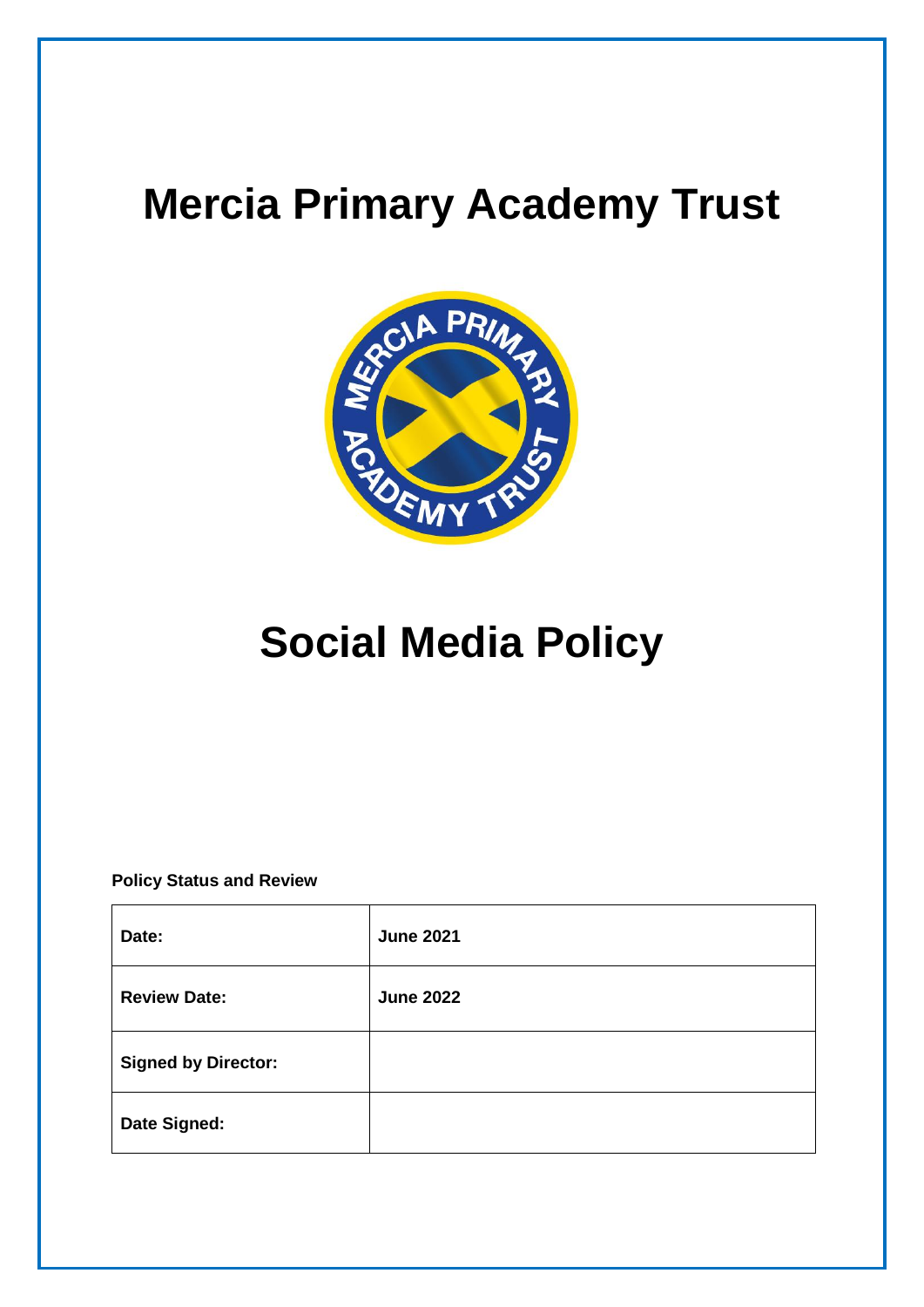#### **Introduction**

This policy applies to all School staff regardless of their employment status. It is to be read in conjunction with the School's Electronic Communications Policy. This policy does not form part of the terms and conditions of employee's employment with the School and is not intended to have contractual effect. It does however set out the School's current practices and required standards of conduct and all staff are required to comply with its contents. Breach of the provisions of this policy will be treated as a disciplinary offence which may result in disciplinary action up to and including summary dismissal in accordance with the School's Disciplinary Policy and Procedure.

This Policy may be amended from time to time and staff will be notified of any changes no later than one month from the date those changes are intended to take effect.

#### **Purpose of this Policy**

The School recognises that the internet provides unique opportunities to participate in interactive discussions and share information on particular topics using a wide variety of social media, such as Facebook, Twitter, LinkedIn, Instagram, blogs and Wikipedia. However, staff use of social media can pose risks to the School's confidential and proprietary information, its reputation and it can jeopardise our compliance with our legal obligations.

To minimise these risks, avoid loss of productivity and to ensure that our IT resources and communications systems are used only for appropriate work related purposes, all School staff are required to comply with the provisions in this policy.

#### **Who is covered by this policy?**

This policy covers all individuals working at all levels and grades within the School, including senior managers, officers, governors, employees, consultants, contractors, trainees, homeworkers, part-time and fixed-term employees, casual and agency staff and volunteers (collectively referred to as **Staff** in this policy).

Third parties who have access to our electronic communication systems and equipment are also required to comply with this policy.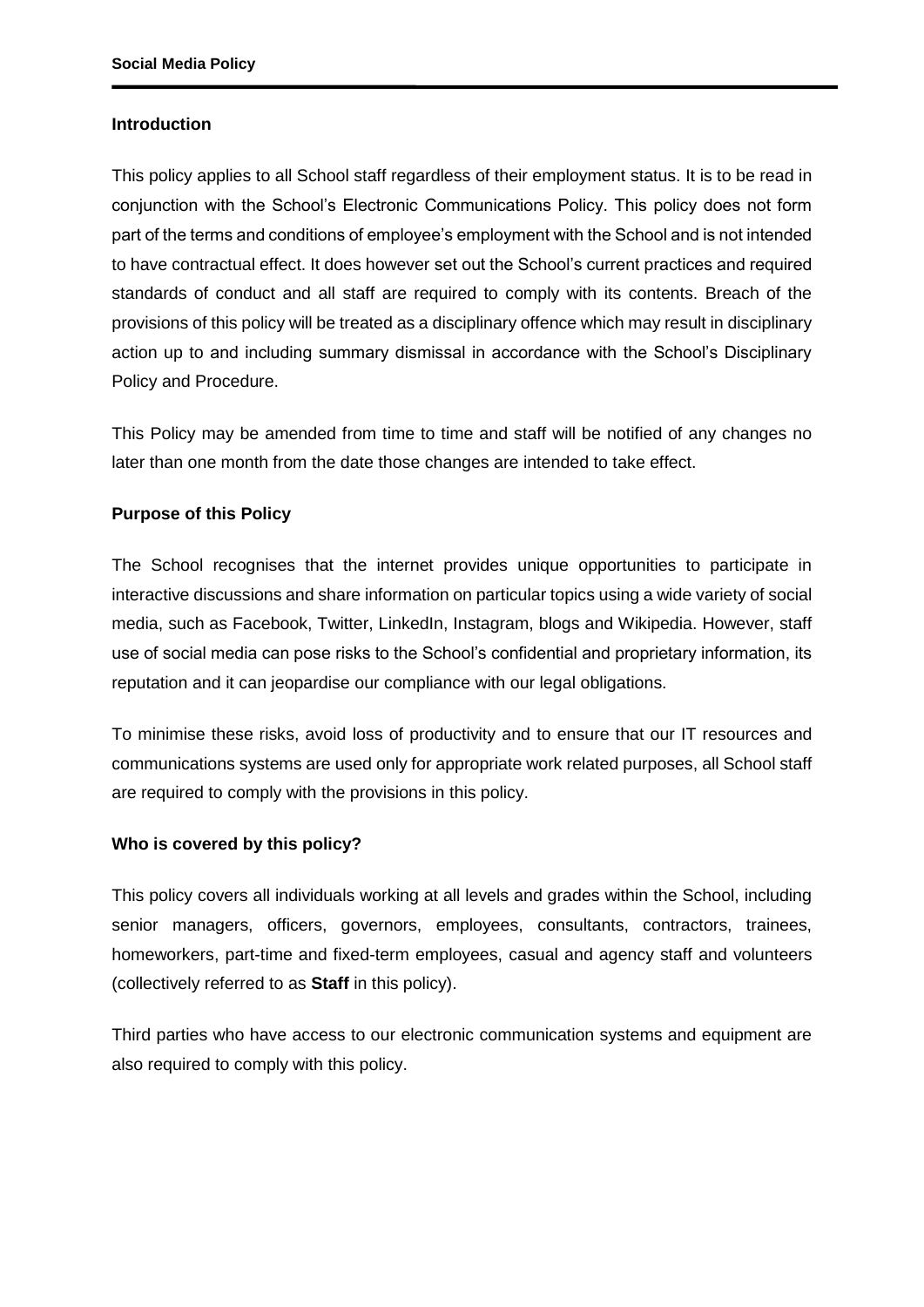## **Scope and Purpose of this Policy**

This policy deals with the use of all forms of social media including Facebook, LinkedIn, Twitter, Wikipedia, all other social networking sites, and all other internet postings, including blogs.

*It applies to the use of social media for both work and personal purposes, whether during work hours or otherwise. The policy applies regardless of whether the social media is accessed using our IT facilities and equipment or equipment belonging to members of staff.*

Breach of this policy may result in disciplinary action up to and including dismissal.

Disciplinary action may be taken regardless of whether the breach is committed during working hours and regardless of whether the School's equipment or facilities are used for the purpose of committing the breach. Any member of staff suspected of committing a breach of this policy will be required to co-operate with our investigation, which may involve handing over relevant passwords and login details.

Staff may be required to remove internet postings which are deemed to constitute a breach of this policy. Failure to comply with such a request may in itself result in disciplinary action.

#### **Personnel responsible for implementing the policy**

The Board of Governors have overall responsibility for the effective operation of this policy, but have delegated day-to-day responsibility for its operation to the Headteacher.

Responsibility for monitoring and reviewing the operation of this policy and making recommendations for change to minimise risks also lies with the Headteacher in liaison with the IT Manager.

All senior School Staff have a specific responsibility for operating within the boundaries of this policy, ensuring that all staff understand the standards of behaviour expected of them and taking action when behaviour falls below its requirements.

All School Staff are responsible for the success of this policy and should ensure that they take the time to read and understand it. Any misuse of social media should be reported to the CEO in the first instance. Questions regarding the content or application of this policy should be directed by email to CEO.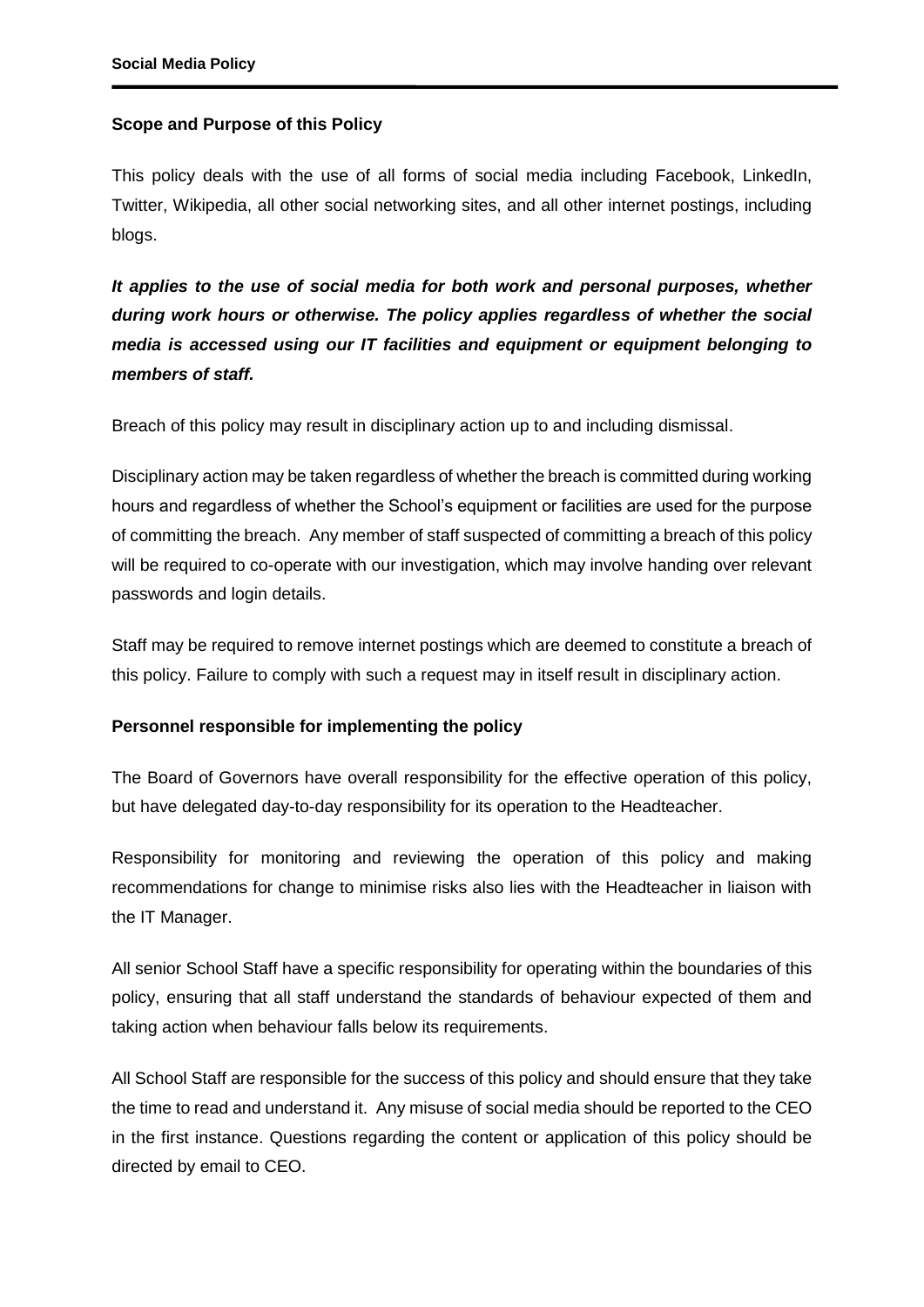## **Compliance with related policies and agreements**

Social media should never be used in a way that breaches any of our other policies. If an internet post would breach any of our policies in another forum, it will also breach them in an online forum. For example, employees are prohibited from using social media to:

- a) Breach our Electronic information and communications systems policy;
- b) Breach our obligations with respect to the rules of relevant regulatory bodies;
- c) Breach any obligations they may have relating to confidentiality;
- d) Breach our Disciplinary Rules;
- e) Defame or disparage the School, its Staff, its pupils or parents, its affiliates, partners, suppliers, vendors or other stakeholders;
- f) Harass or bully other Staff in any way or breach our Anti-harassment and bullying policy;
- g) Unlawfully discriminate against other Staff or third parties or breach our Equal opportunities policy;
- h) Breach our Data protection policy (for example, never disclose personal information about a colleague online);
- i) Breach any other laws or ethical standards (for example, never use social media in a false or misleading way, such as by claiming to be someone other than yourself or by making misleading statements).

Staff should never provide references for other individuals on social or professional networking sites, as such references, positive and negative, can be attributed to the School and create legal liability for both the author of the reference and the organisation.

Staff who breach any of the above policies will be subject to disciplinary action up to and including termination of employment.

## **Personal use of social media**

Personal use of social media is never permitted during working time or by means of our computers, networks and other IT resources and communications systems.

Staff should not use a work email address to sign up to any social media and any personal social media page should not make reference to their employment with the School (excluding LinkedIn, where prior permission is sought from Mr Lane).

Staff must not take photos or posts from social media that belongs to the School for their own personal use.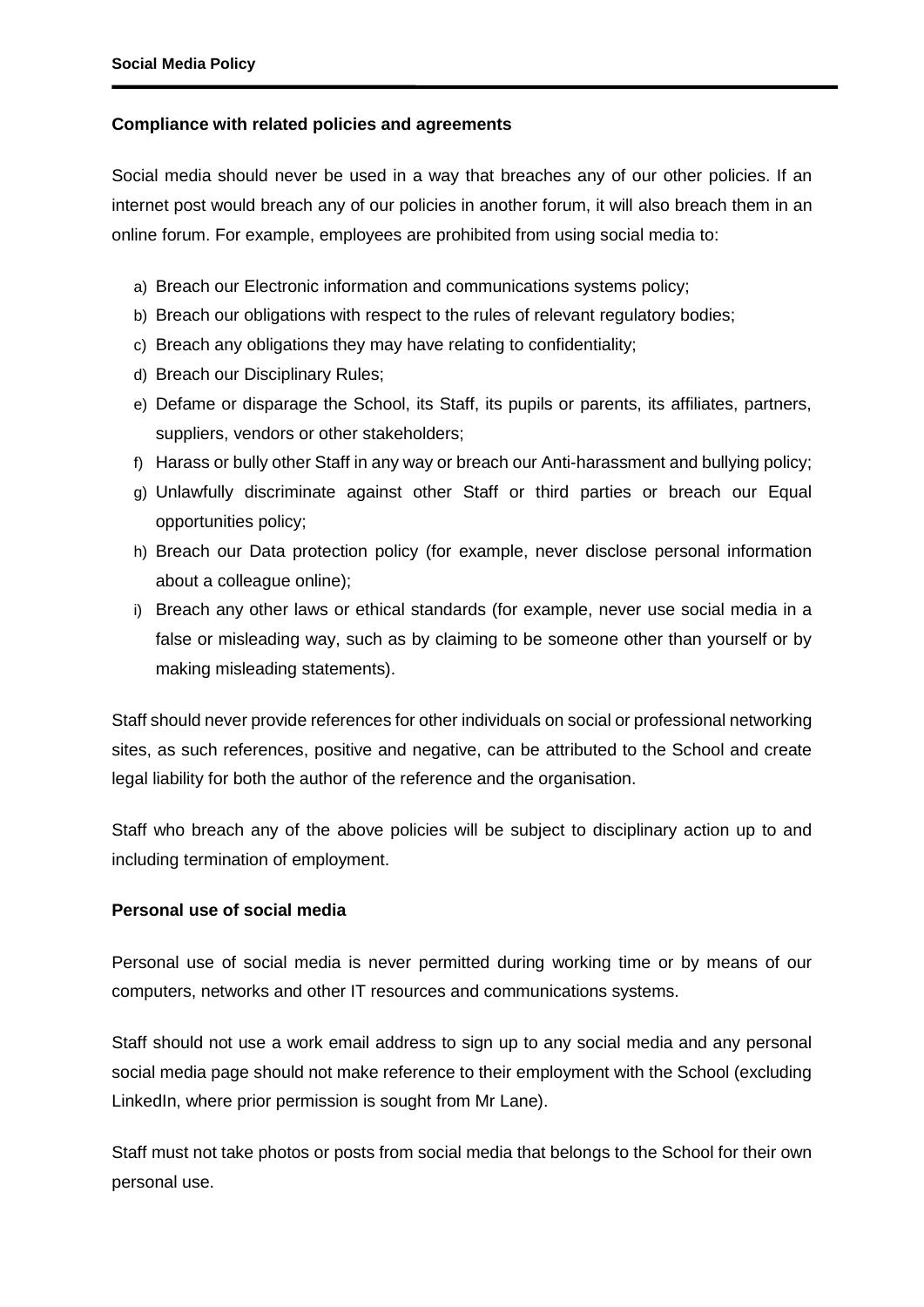#### **Monitoring**

The contents of our IT resources and communications systems are the School's property. Therefore, staff should have no expectation of privacy in any message, files, data, document, facsimile, telephone conversation, social media post conversation or message, or any other kind of information or communications transmitted to, received or printed from, or stored or recorded on our electronic information and communications systems.

The School reserves the right to monitor, intercept and review, without further notice, Staff member's activities using our IT resources and communications systems, including but not limited to social media postings and activities, to ensure that our rules are being complied with and for legitimate business purposes and you consent to such monitoring by your acknowledgement of this policy and your use of such resources and systems. This might include, without limitation, the monitoring, interception, accessing, recording, disclosing, inspecting, reviewing, retrieving and printing of transactions, messages, communications, postings, log-ins, recordings and other uses of the systems as well as keystroke capturing and other network monitoring technologies.

The School may store copies of such data or communications for a period of time after they are created, and may delete such copies from time to time without notice.

All Staff are advised not to use our IT resources and communications systems for any matter that he or she wishes to be kept private or confidential from the School.

#### **Educational or Extra Curricular Use of Social Media**

If your duties require you to speak on behalf of the School in a social media environment, you must follow the protocol outlined below.

The Headteacher may require you to undergo training before you use social media on behalf of the School and impose certain requirements and restrictions with regard to your activities.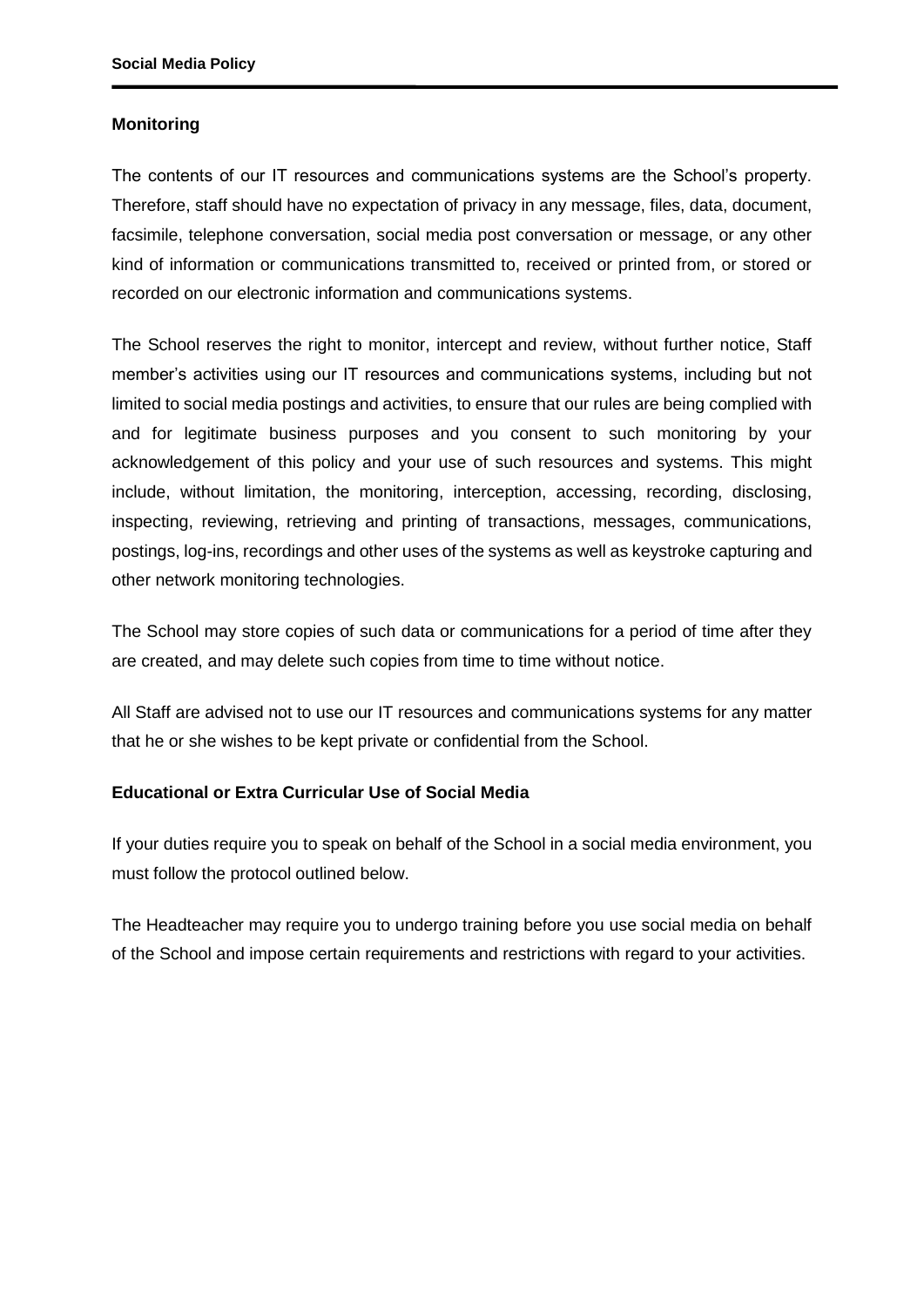Likewise, if you are contacted for comments about the School for publication anywhere, including in any social media outlet, you must direct the inquiry to the Headteacher and must not respond without advanced written approval.

## **Recruitment**

The School may use internet searches to perform pre-employment checks on candidates in the course of recruitment. Where the School does this, it will act in accordance with its data protection and equal opportunities obligations.

## **Responsible use of social media**

The following sections of the policy provide staff with common-sense guidelines and recommendations for using social media responsibly and safely.

## **Photographs for use of Social Media**

Any photos for social media posts may only be taken using school cameras/devices or devices that have been approved in advance by Mr Lane. Where any device is used that does not belong to the School all photos must be deleted immediately from the device, once the photos have been uploaded to a device belonging to the School.

## **Staff Protocol for use of Social Media**

Where any post is going to be made on the School's own social media the following steps must be taken:

- 1. Ensure that permission from the child's parent has been sought before information is used on social media (via Parental permissions forms).
- 2. Ensure that there is no identifying information relating to a child/children in the post - for example any certificates in photos are blank/without names or the child's name cannot be seen on the piece of work.
- 3. The post must be a positive and relevant post relating to the children, the good work of staff, the School or any achievements.
- 4. Social Media can also be used to issue updates or reminders to parents/guardians and CEO will have overall responsibility for this. Should you wish for any reminders to be issued you should contact either Mr Lane or Tanya Matthews to ensure that any post can be issued.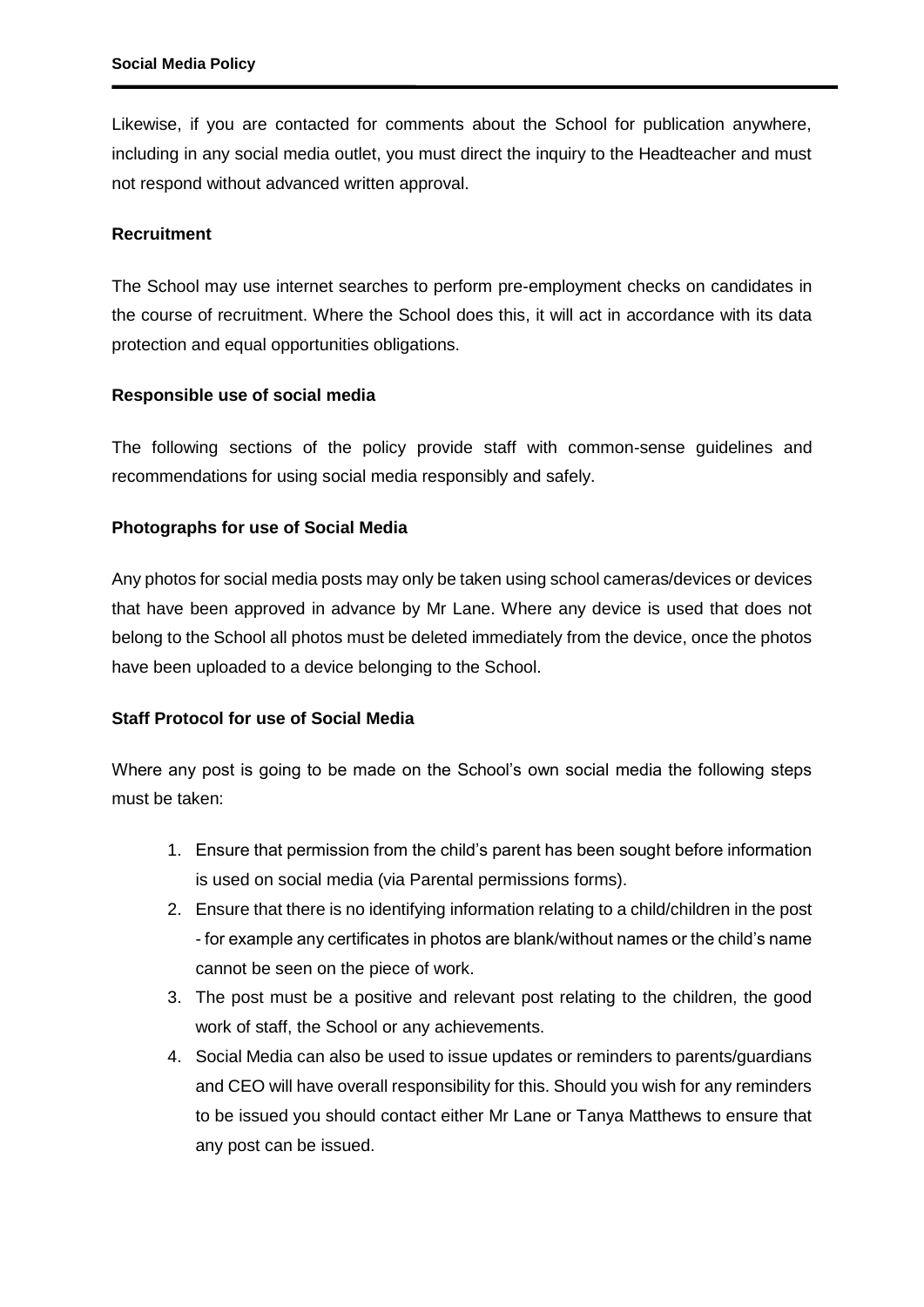- 5. The proposed post must be presented to SLT for confirmation that the post can 'go live' before it is posted on any social media site.
- 6. The Office will post the information, but all staff have responsibility to ensure that the Social Media Policy has been adhered to.

## **Protecting our business reputation**

Staff must not post disparaging or defamatory statements about:

- *i. The School;*
- *ii. Current, past or prospective Staff as defined in this policy*
- *iii. Current, past or prospective pupils*
- *iv. Parents, carers or families of (iii)*
- *v. The School's suppliers and services providers; and*
- *vi. Other affiliates and stakeholders.*

Staff should also avoid social media communications that might be misconstrued in a way that could damage the School's reputation, even indirectly.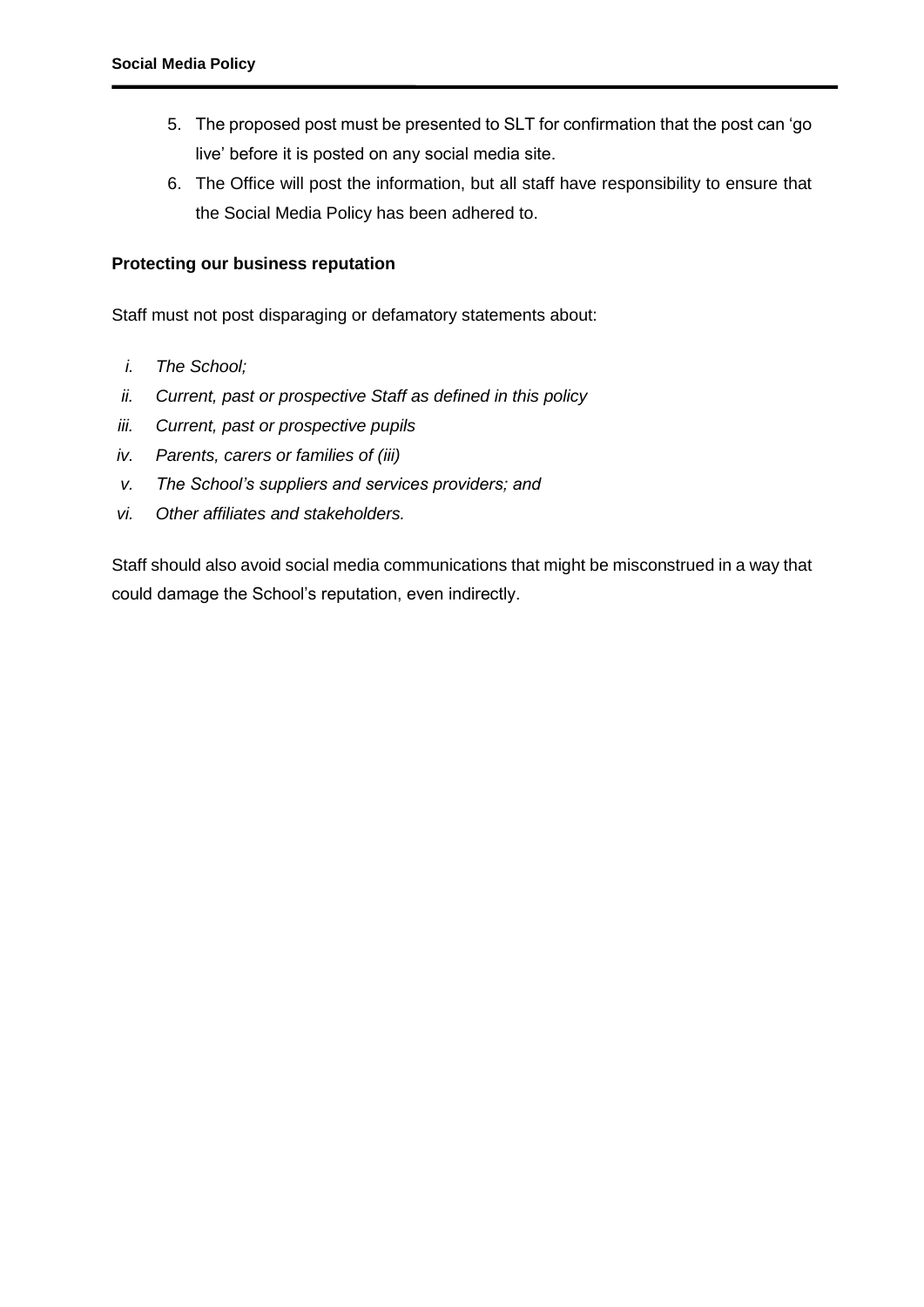If Staff are using social media, they should make it clear in any social media postings that they are speaking on their own behalf. Staff should write in the first person and use a personal rather than School e-mail address when communicating via social media.

Staff are personally responsible for what they communicate in social media. Staff should remember that what they publish might be available to be read by the masses (including the School itself, future employers and social acquaintances) for a long time. Staff should keep this in mind before they post content.

If Staff disclose whether directly or indirectly their affiliation to the School as a member of Staff whether past, current or prospective, they must also state that their views do not represent those of the School.

Staff must ensure that their profile and any content posted are consistent with the professional image they are required to present to colleagues, pupils and parents.

Staff must avoid posting comments about confidential or sensitive School related topics. Even if Staff make it clear that their views on such topics do not represent those of the School, such comments could still damage the School's reputation and incur potential liability.

If a member of Staff is uncertain or concerned about the appropriateness of any statement or posting, he or she should refrain from making the communication until he or she has discussed it with his Line Manager or Head of Department.

If a member of Staff sees content in social media that disparages or reflects poorly on the School, it's Staff, pupils, parents, service providers or stakeholders, he or she is required to report this in the first instance to the Headteacher without unreasonable delay. All staff are responsible for protecting the School's reputation.

#### **Respecting intellectual property and confidential information**

Staff should not do anything to jeopardise School confidential information and intellectual property through the use of social media.

In addition, Staff should avoid misappropriating or infringing the intellectual property of other Schools, organisations, companies and individuals, which can create liability for the School, as well as the individual author.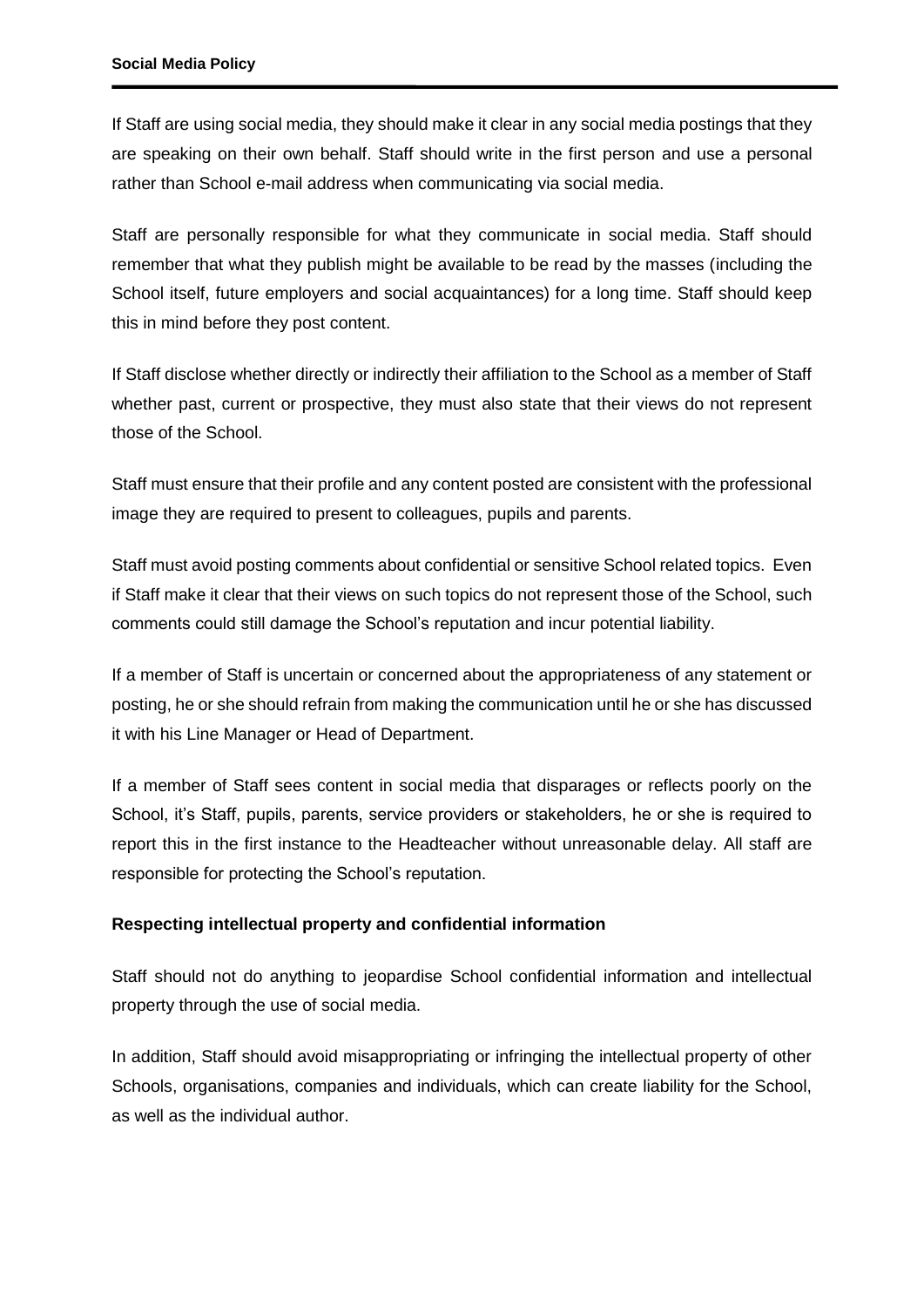Staff must not use the School's logos, brand names, slogans or other trademarks, or post any of our confidential or proprietary information without express prior written permission from the Headteacher.

To protect yourself and the School against liability for copyright infringement, where appropriate, reference sources of particular information you post or upload and cite them accurately. If you have any questions about whether a particular post or upload might violate anyone's copyright or trademark, ask the Headteacher in the first instance before making the communication.

## **Respecting colleagues, pupils, parents, clients, service providers and stakeholders**

Staff must not post anything that their colleagues, the School's past, current or prospective pupils, parents, service providers or stakeholders may find offensive, including discriminatory comments, insults or obscenity.

Staff must not post anything related to colleagues, the School's past, current or prospective pupils, parents, service providers or stakeholders without their advanced written permission.

## **Monitoring and review of this policy**

SLT shall be responsible for reviewing this policy from time to time to ensure that it meets legal requirements and reflects best practice. The Board of Governors has responsibility for approving any amendments prior to implementation.

The Headteacher has responsibility for ensuring that any person who may be involved with administration or investigations carried out under this policy receives regular and appropriate training to assist them with these duties.

If Staff have any questions about this policy or suggestions for additions that they would like to be considered on review, they may do so by emailing SLT in the first instance.